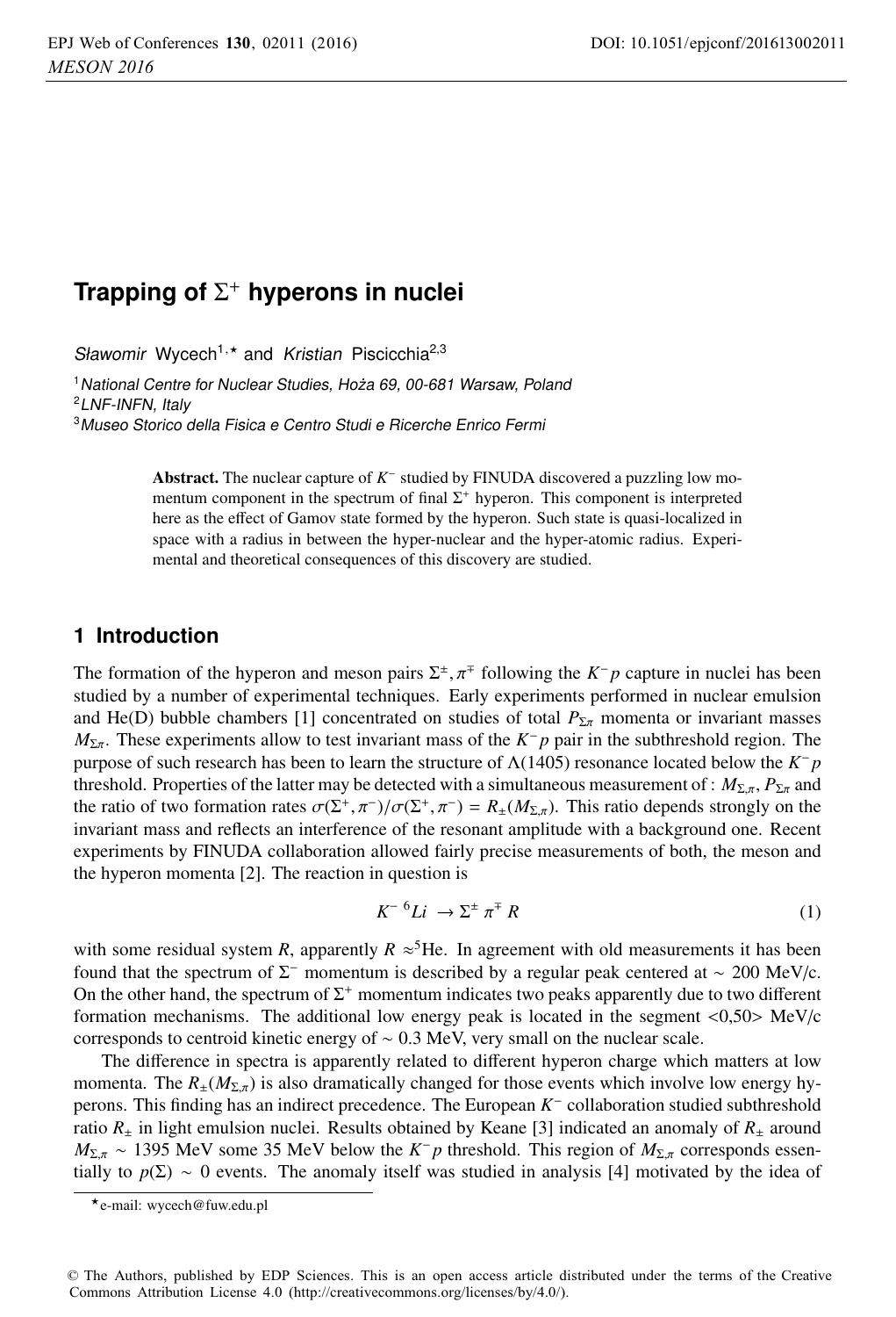Dalitz [5] that in addition to the baryonic component a sizable fraction of  $\Lambda(1405)$  may be due to a direct three quark component. Now, in the light of the FINUDA finding this anomaly may be related to the low momentum peak in the  $\Sigma^+$  spectrum.

Here, the low momentum peak is attributed to the  $\Sigma^+$  hyperon trapping in the residual nucleus. A fraction of hyperons is trapped into a Gamov state formed by the attractive nuclear potential and repulsive Coulomb barrier. In section 2 we discuss properties of such  $(\Sigma^+,^5{\text{He}})$  state formed in an intermediate state of *K*<sup>−</sup> capture in 6Li. We conclude that the Gamov state may offer explanation of the low momentum peak. However, a good quantitative description requires more data. Next, a new chapter in the physics of  $\Sigma$ -nucleus interactions ma be opened.

#### **2 The origin of anomalous threshold peak in the** Σ<sup>+</sup> **momentum**

The mechanism for the peak formation is sequential : (1) the *K* meson undergoes capture  $K^- p \rightarrow$  $\Sigma^+$   $\pi^-$ . Residual nucleus *R* is a spectator (2) the  $\Sigma^+$  hyperon and *R* are trapped by Coulomb barrier into Gamov state (3) the Gamov state decays into low momentum  $\Sigma^+$  and *R*.

If the Gamov state is very large the internal momenta are small and  $\Sigma^+$  is released with a negligible momentum. In such conditions, the final meson momentum  $p_\pi$  is ~ 180 MeV/c and the momentum taken by the hyperon is well fixed at value  $p_{\Sigma} \sim p_{\pi} m_{\Sigma}/(m_{\Sigma} + m_R) \sim 20$  MeV which is the center of the experimental peak in the Li case.

*The Gamov state of*  $\Sigma^+$  *hyperon* is a quasi-localised state formed in the continuum by an attractive nuclear potential and repulsive Coulomb barrier. Historically, such states were introduced to describe the  $\alpha$  decay of heavy nuclei. Quantum mechanics allows to understand the unstable state of  $\alpha$  particle localised within a nucleus and decaying via sub-barrier transition. The technical description requires solution of the corresponding Schroedinger equation with the outgoing wave boundary condition. Such solutions are possible for negative energies and describe bound states. For positive energies such solutions might also exists but with complex energies and imaginary parts of these energies give lifetimes of such systems. There is a difference between Gamov states of  $\alpha$  formed in heavy nuclei and  $\Sigma^+$  formed in light nuclei. In the latter case Coulomb barriers are low, energies of the Gamow states are low and the hyperon has a sizable probability to stay outside the nucleus. Moreover, the hyperon is absorbed by nuclei and the wave equation has to be determined in complex domain anyway, with the help of a complex optical potential. Here we use  $V_n = [V_o - iW_o] \rho(r)$  and search for *S* wave quasi-bound states of positive energies

$$
-\frac{1}{2M}\frac{dR}{d^2r} + (V_{\text{culomb}} + V_n)R = (E_G - i\Gamma/2)R.
$$
 (2)

*The three step mechanism* specified above generates a product of three factors in the formula for *K*<sup>−</sup> capture amplitude

$$
A_{\Sigma} = C_G D(p_{\pi}) \widetilde{\Phi}(q). \tag{3}
$$

The first factor *G* is an amplitude ( here it is an unspecified parameter ) for the  $\Sigma^+$  to be captured into Gamov state. Propagation of the Gamov hyper-nuclear system is described by

$$
D(p_{\pi}) = [E_{\Sigma}(p_{\Sigma}) + E_{R}(p_{R}) - E_{G}(p_{\pi}) + i\Gamma_{G}/2]^{-1}
$$
\n(4)

where *E*<sup>Σ</sup> , *ER* and *EG* are the hyperon residual nucleus and Gamov-system energies. As we are in the continuum there is a pole in *D*. The last factor  $\widetilde{\Phi}$  is the Fourier transform of the wave function *R*/*r* expressed in terms of relative momentum  $\mathbf{q} = \mathbf{p}_r m_\Sigma/(m_\Sigma + m_R) - \mathbf{p}_\Sigma m_R/(m_\Sigma + m_R)$ ) Profiles of the final  $p(\Sigma)$  distribution presented below are given by the last two factors, both are important.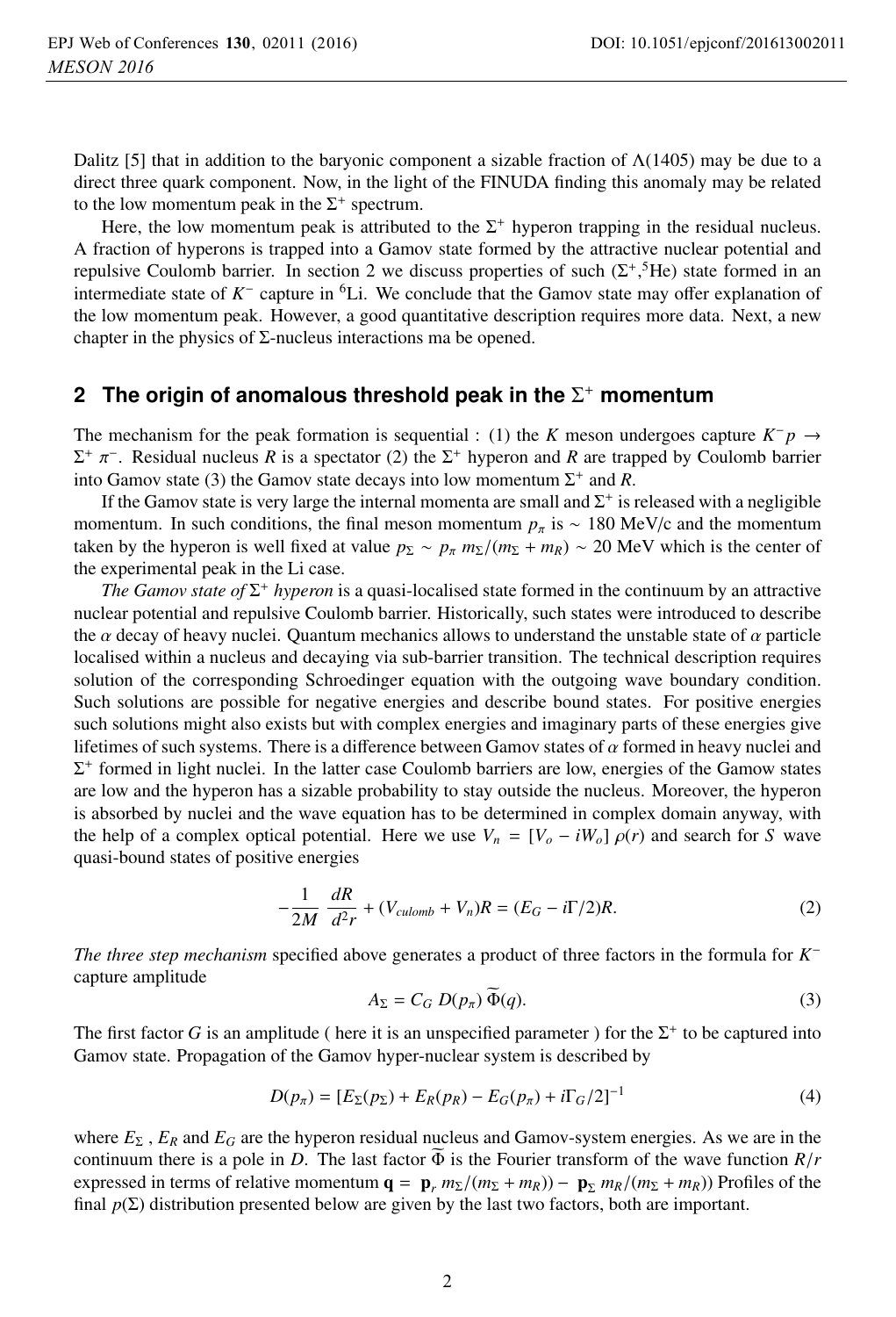Several values of well depth *Vo* have been tried to study the effect of nucleus on the Gamov state. Apparently there exist no  $\Sigma^+$  hypernuclei (other than  ${}^4_\Sigma He$  [6]) and we use potentials which do not generate bound states. The mere existence of a Gamov state puts strong limitations on  $V<sub>o</sub>$  from above as well as from below. The limiting values in  ${}^{5}$ He are in the bracket ( $-28$  till  $-26$  MeV) depending on absorptive strength tried in the region *Wo* < 10 MeV motivated by the hyperhelium width. Differential equation (2) is integrated numerically to distances of 50 *fm* For technical simplicity the Coulomb potential is suppressed at distances exceeding 28 *fm*. These boundary conditions are good enough to obtain stability of the method and a three digit precision of energies and widths. As a consistency check we use the condition  $\int ImV_n |\Phi|^2 = 2\Gamma$ . The complex energy  $E_G - i\Gamma/2$  is obtained with " asymptotic" wave function  $(R/r)^2$  which drops to the level of 10<sup>-8</sup> of the initial one. Under the cut-off condition one can define mean square radii of the Gamov systems. For the cases presented in the figure these are less than 15 fm.



**Figure 1.** Calculated profiles of the low energy peaks in  $\Sigma^+$  momentum distribution. Corresponding quantum numbers of Gamov states (*EG*, Γ) in MeV are: up left (0.068,1.35), up right ( 0.03,1.38), down left (0.12,0.19) down right (0.02 ,0)

Amplitude  $|A|^2$  averaged over final 3-body phase space generates the shape of low energy momentum peak. Several examples are plotted in the figure. The results indicate existence of threshold peak centered around 50 but not around 20 MeV/c found by FINUDA. There might be several effects which are missing: (1) The residual nucleus (<sup>5</sup>He is unstable with  $\Gamma \sim 0.5 \text{ MeV}$ ), its density is calculated [7] but not tested. (2) There may be some momentum dependence of the Gamov state formation amplitude *G*. (3) Some loss of the final hyperon momentum in the target may take place. These questions may be answered with more data and those are forthcoming [8].

An additional asymmetry in the  $\Sigma^{\pm}$ ,  $\pi^{\mp}$  formation may also stem from  $\Sigma$ , *N* threshold enhancement [9]. This effect we find to be weak and also unlikely to produce a narrow peak.